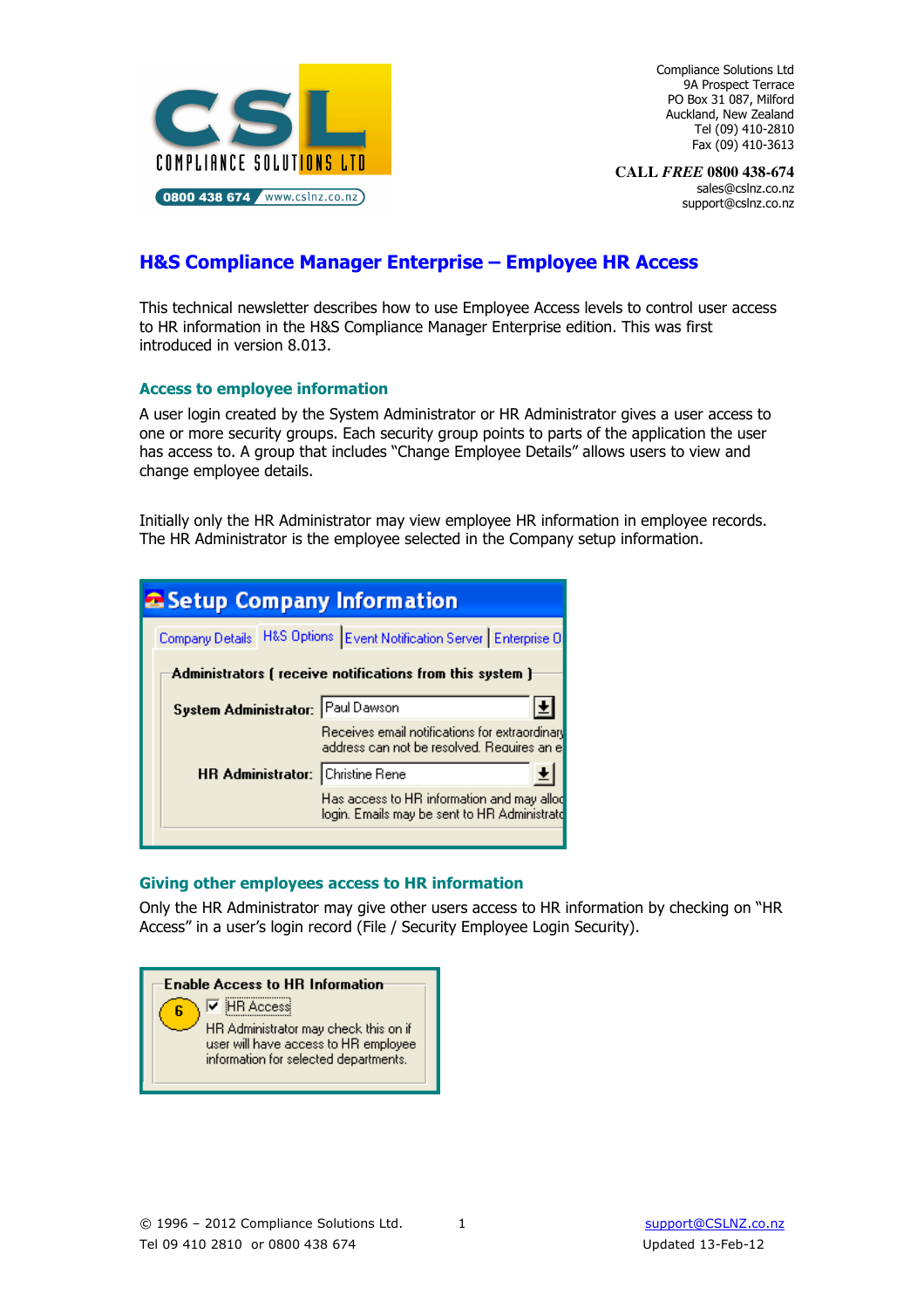

#### Limiting HR Access by using Employee HR Access Levels

HR access may further be restricted by defining HR access levels for each employee. Employees may have an access level from 1 (highest) to 99 (lowest). An access level of zero means the employee does not yet have an access level defined so they may not see any other person's HR information and other employees may not see theirs. The only exception is the HR Administrator who always has access to everyone's HR information.

#### Enabling HR Access Levels (Enterprise edition only)

This feature may be enabled by going to Edit / Company Details / Enterprise Options and checking on "HR Employee Level Access" then saving the changes by Pressing the OK button. The HR Administrator should then exit the H&S Compliance Manager and restart it again for the change to take effect.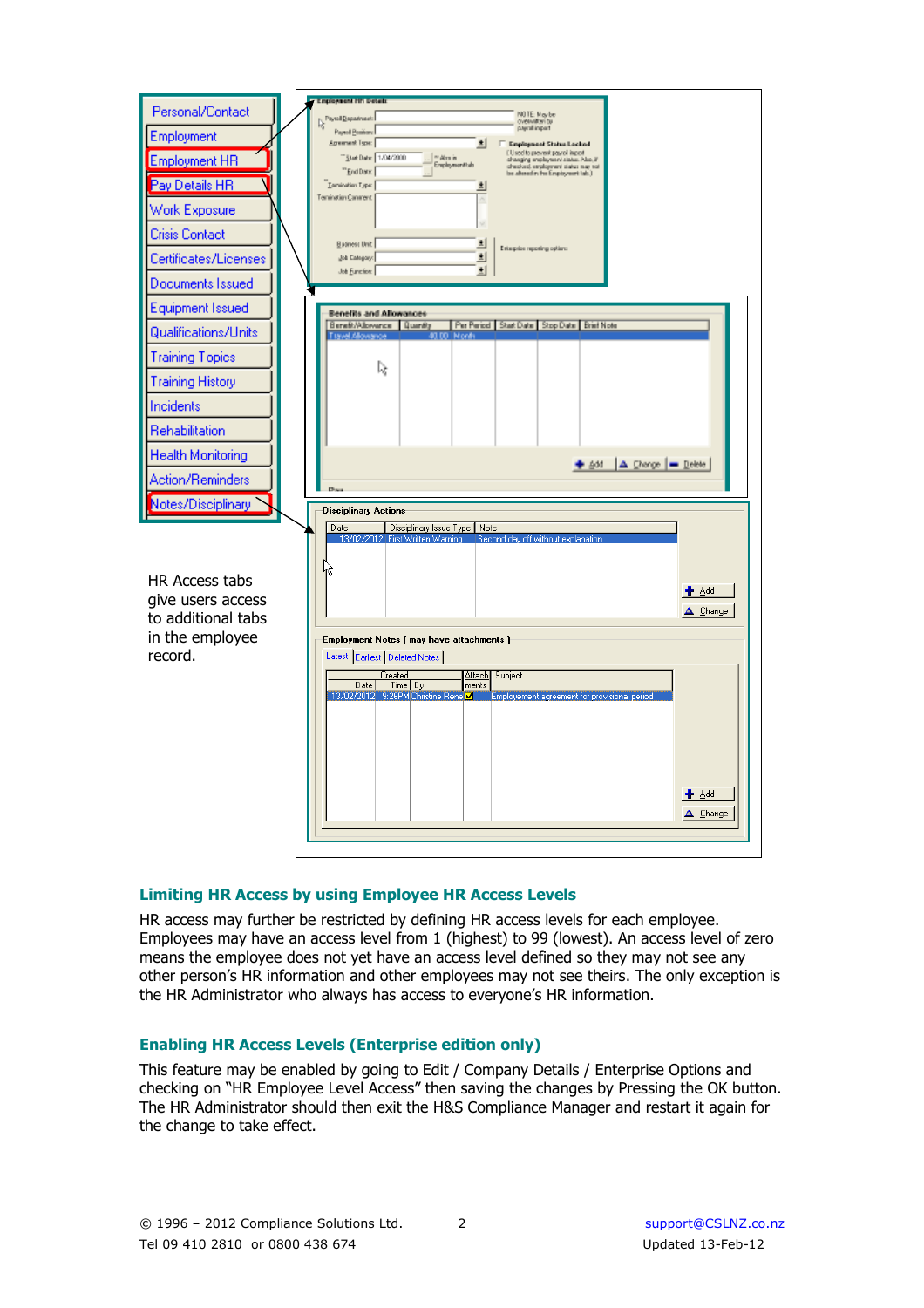| HR Employee Access Levels (HR Administrator only )                                                                                                                     |                                                                                                                                                                                                                                                                                                                                                                                   |
|------------------------------------------------------------------------------------------------------------------------------------------------------------------------|-----------------------------------------------------------------------------------------------------------------------------------------------------------------------------------------------------------------------------------------------------------------------------------------------------------------------------------------------------------------------------------|
| <b>▽ HR Employee Level Access</b><br>Determines user access to HR<br>information for other employees if<br>HR is enabled for the application.<br><b>H/R</b> is Enabled | When checked ON - HR Administrator has access to all employees HR.<br>- Users have access to other employees HR if:<br>(a) their Login specifies HR Access, and<br>(b) their Employee Access Level number is less than the other<br>(c) the Employee is in the same department, or the HR<br>Administrator has extended access to other departments in the<br>Login for the User. |
|                                                                                                                                                                        | When checked OFF - HR Administrator has access to all employees HR.<br>- Users have access to other employees HR if:<br>(a) their Login specifies HR Access, and they have access to the<br>employee records.                                                                                                                                                                     |

# Allocating HR Access Levels to Employees

Only the HR Administrator may allocate HR access level to employees. There are two ways the HR Administrator may do this.

#### To allocate HR Employee Access levels via a table

• Select File / Security / HR Access Levels

(If this is disabled check that the preceding step was done, that you have exited and restarted H&S Compliance Manager, and that you are defined as the HR Administrator)

| <b>2 Staff HR Access Levels</b> |                                                                  |                        |                                                                                           |                                                                                                    |             |  |  |
|---------------------------------|------------------------------------------------------------------|------------------------|-------------------------------------------------------------------------------------------|----------------------------------------------------------------------------------------------------|-------------|--|--|
|                                 | By Department / Level   By Last Name   By First Name   Job Title |                        |                                                                                           |                                                                                                    |             |  |  |
|                                 | Department                                                       |                        | Level Full Name                                                                           | Job Title                                                                                          | Reports To  |  |  |
|                                 | Despatch<br>Factory<br>Factory                                   | 0<br>3<br>2<br>3       | Demo Employee<br>Steve Williams<br>Phil Finch<br>Sally Yorke                              | Storeman/Despatcher<br>Factory Manager<br>Assembler                                                |             |  |  |
|                                 | R.<br>Factory                                                    |                        | David Taylor                                                                              | Assembler                                                                                          |             |  |  |
|                                 | Factory<br>Factory<br>Factory<br>Office<br>Office<br>Office      | ञ्<br>3<br>4<br>Ω<br>2 | Sam Norris<br>Lillian Rowe<br>Robert Ennis<br>Christine Rene<br>Paul Dawson<br>Mary Black | Lathe Operator<br>Assembler<br><b>Engineering Apprentice</b><br>HR Manager<br>Manager<br>Secretary | Paul Dawson |  |  |

• Double Click on an employee line and allocate the employee's access level then select the next employee.

#### Rules for allocating HR Access Level Numbers

- a. The HR administrator always has access to all employees HR information so does not need an access level number.
- b. Other employees who have HR access may:
- Access HR information for an employee with an access number higher than their own
- May not access any other employee's HR with an undefined access number of 0 or if their own access level is 0 (unless they are the HR administrator).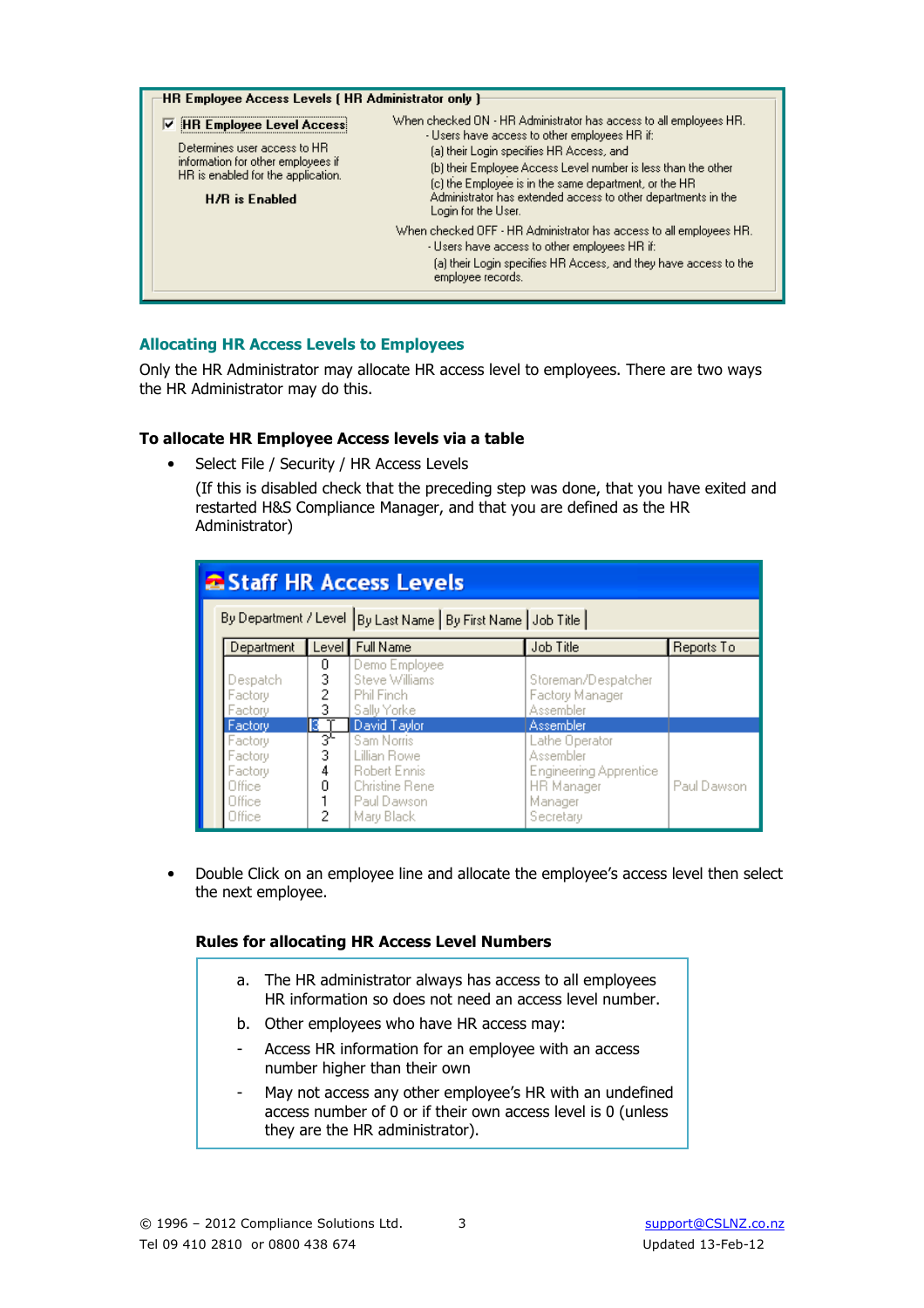#### To allocate an individual employee an HR Access level (HR Administrator only)

- From Staff / Change employee record
- Select the "Employment HR" Tab
- Change the HR Access Level

| <b>HR Access Level</b> |  |  |  |
|------------------------|--|--|--|
| 3                      |  |  |  |
|                        |  |  |  |

• Press OK to save the record.

# Restricting User Access to a site or selected departments

The Enterprise edition allows a user's view to be restricted to a site or selections of departments. This is defined in their login (file / Security / Employee Login).

# A user may have access to:

All departments (default unless otherwise specified)



• A range of departments but only one shown at a time (switch from one to another)



• A range of departments and all shown together (usual selection)



#### Selecting multiple departments a user has access to

When a multiple departments are selected (in option  $# 4$ ) the "Other Departments" tab is enabled and a list of departments displayed. Double click on any departments name to give the user access to that department.